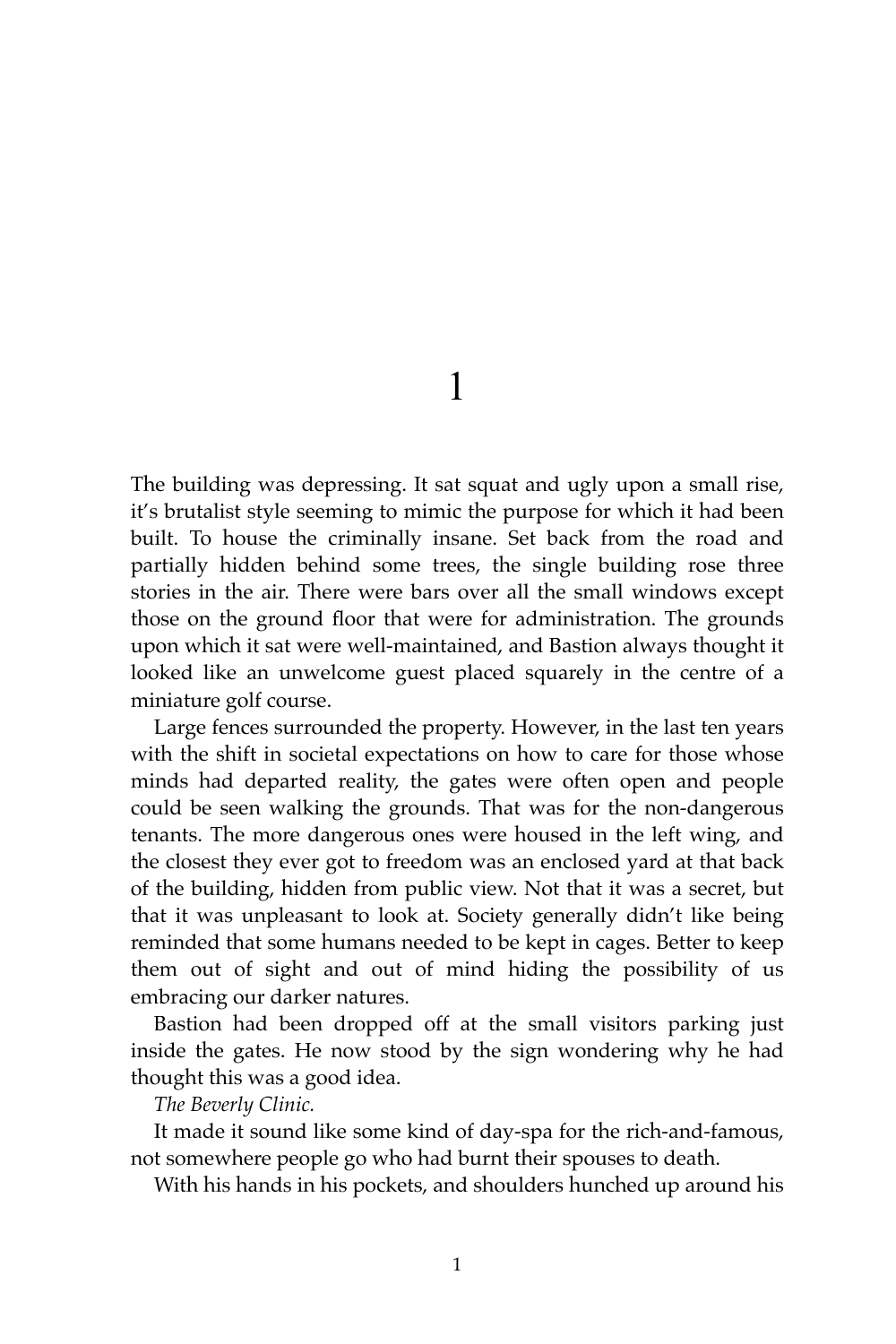neck as though protecting himself from the cold, Bastion made his way up to the entrance.

As was often the case, two of his favourite guards were in attendance. In his mind he referred to them as Tweedle-Dee and Tweedle-Dum. He had never bothered to learn their real names, and they had never bothered to learn his, despite them seeing each other every month for the past five years.

"Back so soon?" Tweedle-Dee offered as he took off his shoes, and emptied his pockets into the plastic tray before stepping through the metal detector.

"Yeah. Just can't stay away."

Tweedle-Dee squinted at him as though not sure whether he was trying to be funny or not.

"Hands up." Tweedle-Dum said, as he brought over a handheld metal detector to wave over him. When he was finished Tweedle-Dum hitched up his pants which was in an eternal battle with his gut to stay up. Over the years the gut was steadily winning. "Why so soon? Can't be for the riveting conversation."

Tweedle-Dum hid a laugh by chewing on his lip. They both knew who his mother was, and they both knew she hadn't had a proper conversation since she was admitted over ten years ago.

"Nah, just wanted to come remind myself where I don't want my life to end up." Bastion responded.

Both Tweedle-Dee and Tweedle-Dum looked at him, again not sure whether he was making a joke at them or making one about his mother.

Suspiciously, Tweedle-Dee pointed to the visitors door.

"One hour. Wouldn't wanna have to come find you."

Like Bastion had never heard the reminder before but he just ignored them and waited to be buzzed through to the visitors waiting area.

*Assholes*, he thought for the millionth time.

Today's reunion looked like it would be in the break-room. Bastion sat on a cheap plastic chair at a table that was bolted to the floor. To the left of him to shuffling inmates attempted a game of table-tennis, except one of them insisted on hitting the ball directly into the floor each time, and the other insisted that this was hilarious and let out a great big laugh each time.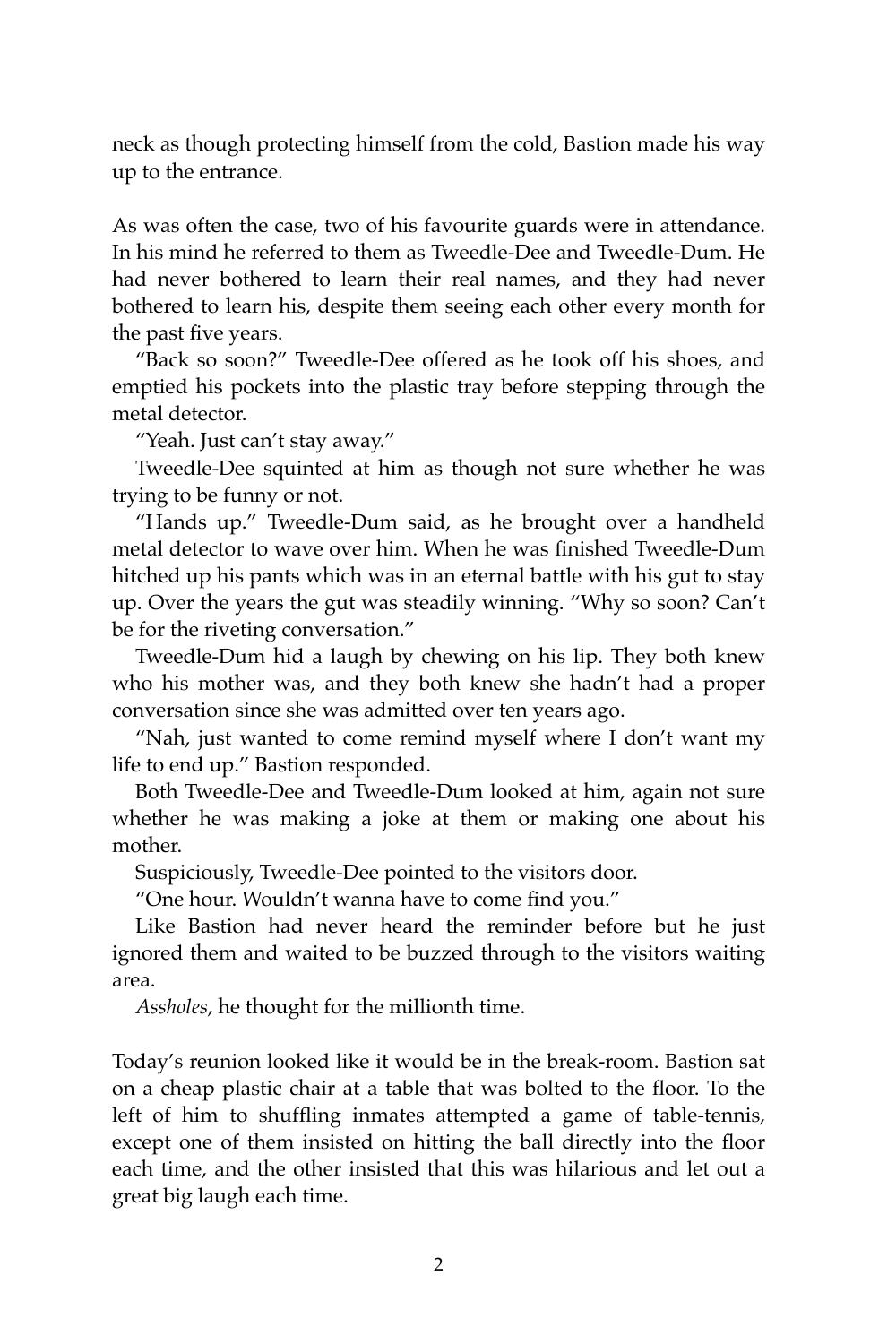Around the room, other proud occupants of the Beverly Clinic wandered aimlessly, said in dated armchairs, or otherwise gazed off into space. Bastion half expected to see Nurse Ratched walk in followed by a shuffling Jack Nicholson. Despite all the progress made on the outside, the more secure parts of the hospital were slow to pick up on progress. Of course, these were the tamer of the crew. The more volatile were not allowed such free reign, and certainly not in a space where visitors could come freely visit.

As far as he knew his mother had never been violent before or since burning his father to death while he slept. To begin with, she had been kept in the secure wing. But, over the years, and with no incidents they had all come to realise that she was harmless. That didn't stop her being accompanied at all times by a big burly minder twice her size.

Bastion's eyes flicked up when he saw the door on the far side of the room that lead to the inmates rooms buzz and open.

A shuffling woman of dirty blonde and greying hair shuffled in dressed in the drab green of the clinic.

His mother. Analise Grey.

She was gently guided by a large Samoan man who had one hand on one of her elbows. Both his arms were covered in tattoos and there was a large moon tattoos across the back of each giant hand.

The guard saw Bastion and guided his mother over.

"Hey Bastion, didn't expect to see you back so soon." The guard said, as he guided his charge into the chair across from Bastion.

Bastion shrugged. "Hey Sione. Was just in the mood to see her again."

Sione nodded, with a slight frown. "You good man? You look a little down."

"Yeah, I'm good. Just tired. Late night."

"Sweet. It's good man. Good to see your mum." Bastion nodded.

"Well, you know the rules boss. No sudden movements. No giving her anything without permission, etc., etc."

"Thanks Sione." For one of the guards, the Samoan was one of the better ones. He actually seemed interested in the residents wellbeing and was always respectful of his mother.

Sione backed away and positioned himself in a chair near the wall, but within easy reach, leaving Bastion in relative solitude with his mother.

For a moment he just sat and looked. Her hair was its usual limp dirty blonde. The grey was starting to come through more readily now.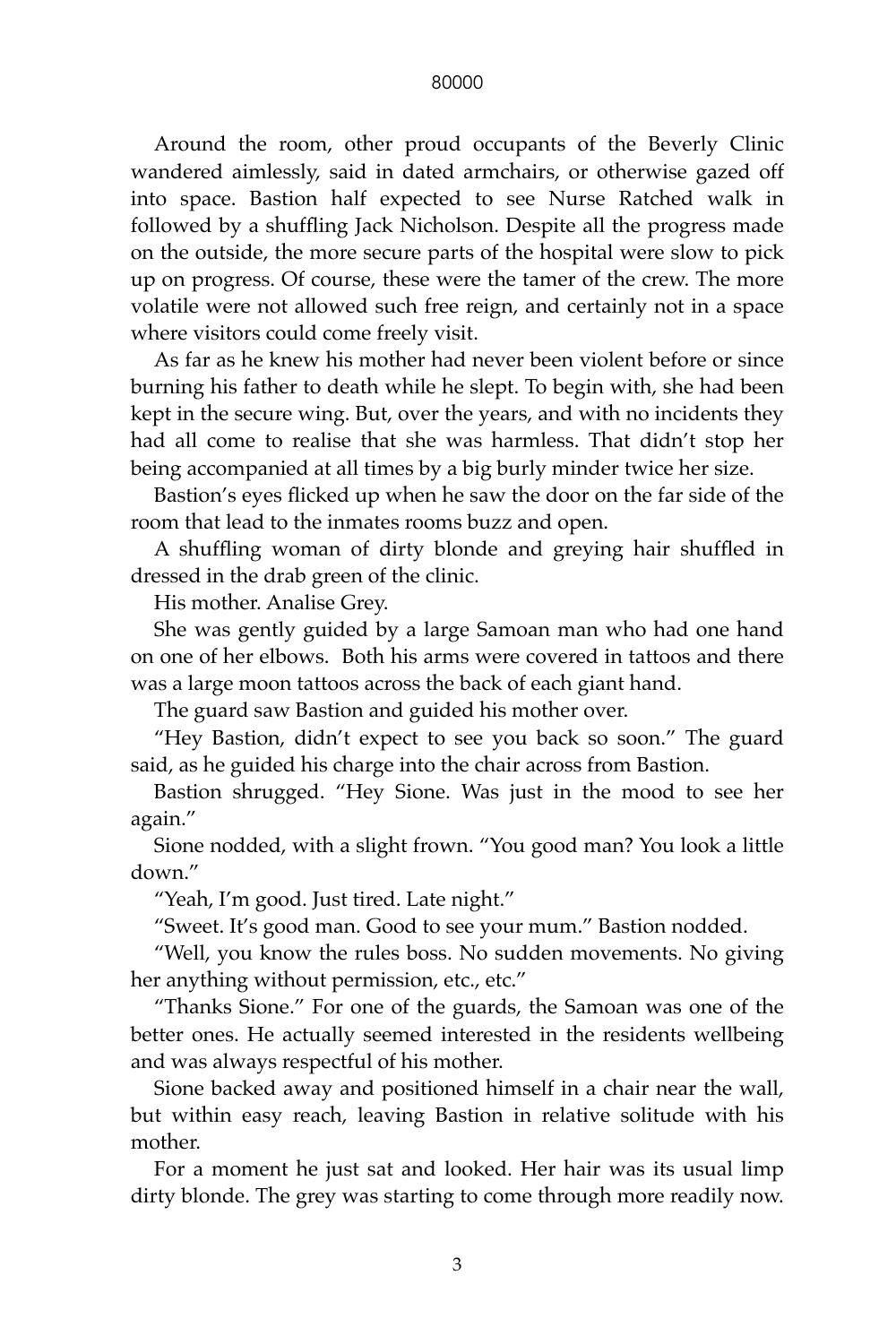The sight made him suddenly sad, mixed with an unexpected tinge of anger. She shouldn't be here like this.

Her eyes, which he had distant memories of as bright blue, were now a milkier shade of grey and had been for so long that he wondered if they had ever been blue at all, or were those just the highlighted memories of a child wishing something that had never been? They now darted around the room, never fixing on something for long, like a bird jumping from branch to branch. There was no recognition in them.

She looked frail inside the oversized standard-issue shirt and pants. Her skin needed some sun, and there were light blue veins running down her arms to her birdlike hands which sat on the table folded neatly, quietly in front of her.

Grey. That was their last name. It was also the colour that his mother seemed to be fading into, a washed out version of a human being, slowly fading away until Bastion feared one day he might arrive and find that she had totally faded to nothing, disappearing into the background of his life.

"Hey mum. How you doing?"

Eyes flitted around the room. To the table tennis. To the television in the corner. To the windows. Back to the table tennis. Back to the window where they stayed for a moment longer. Never to Bastion, never acknowledging that her son sat before her.

Bastion sighed. Why had he come here? What was the point? He wasn't going to get any answers.

Leaning forward, and lowering his voice so that no one else could hear, not that anyone would be listening around here, Bastion said, "I saw dad."

Sione's eyes flicked over to them at Bastion's movement, but then flicked away again.

The words seemed to loosen something inside Bastion, and he found himself talking. He told her about the visit from the lawyer. He told her about the ring and then going to the bookshop and discovering the hidden door. He told her about the secret room underneath and all the books. The words streamed from him as though some valve had been open and all the pressure built up over the previous day was being released. He told her about his father, what he saw and heard from the man in the mirror. The strange story of spells and men coming back from the dead. As he talked he found himself relaxing, the frustrations and confusions of earlier easing from his body. He told her about what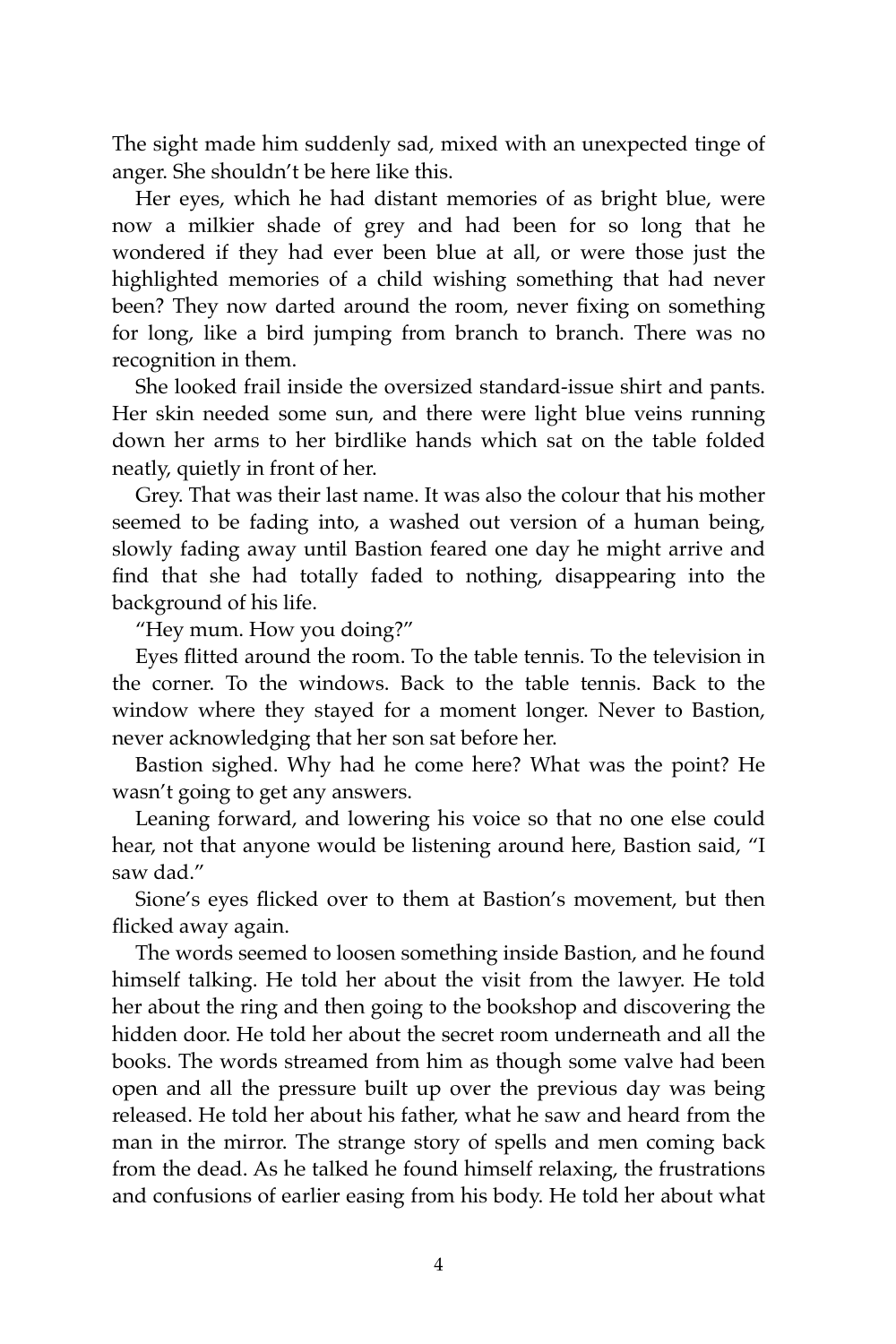## 80000

his father had said about her and about him. He shared it all, and when he was done he sat back in the seat suddenly feeling tired, but in a good way, the kind of tired when you have done something that was good for you.

He leaned back in the chair, closed his eyes and rubbed his face. If nothing else happened here, this had been good. He opened his eyes and looked at his mother.

Her eyes were fastened on him, unmoving.

"Mum?"

Bastion sat up, looking into her face, seeing some recognition then. His heart started thumping.

"Mum, did you understand what I just said."

Her lips parted, and her tongue darted out licking them as though preparing to say something. Her mouth moved, her jaw working itself, as though warming up. She reached forward slowly and grasped his hand across the table. It was like holding a bird, it was so light.

"Mum, what is it? Talk to me."

Her jaw worked, and she frowned at the effort. He could see something in her eyes, something she wanted to say.

"Mum, talk to me. Please. Do you know about what I just said? Is it true, or was I just imagining it all? It doesn't make sense to me. These kinds of things don't happen. Just talk to me, tell me if you know about this."

She gave his hand a light squeeze, using all the energy she had. Bastion squeezed back gently, letting her know he felt it. He glanced over at Sione, and saw that Sione was looking at them both, eyes fixed on them. But, he didn't move or say anything, just watched.

"Mum, please talk to me."

Her jaw moved and her lips shaped themselves into something, then she gave a slight sigh and it was like the air was going out of her, her hand loosened in his, and she sat back in the chair. In disappointment, Bastion watched as the light faded from her eyes, her awareness receding back to wherever she lived inside her mind, and they resumed their flitting around the room.

She was gone.

The frustration of earlier had returned. He had felt good telling her everything, but for a moment there he had thought she might shed some light on what had happened. If anyone knew something about all this, it was her. And, for a second, a brief passing second, she had been about to say something.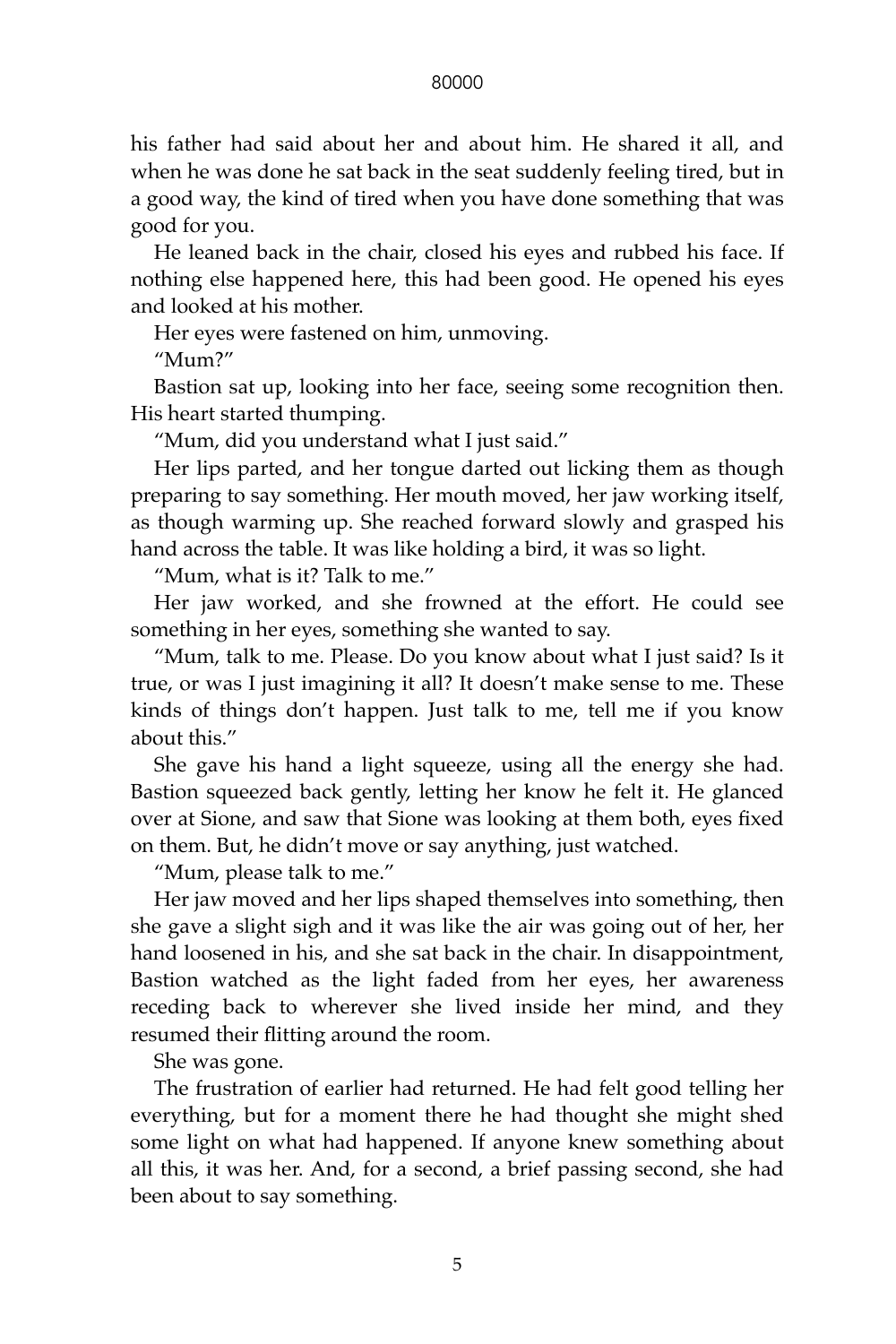"Mum please. Tell me about dad. Talk to me."

There was nothing, just a shell of a woman who wasn't even aware he was there.

With a lump in his throat, Bastion signalled to Sione that he was done, and without a word stood, turned and walked to the exit and waited to be buzzed out. He had been wrong to come. There were no answers here.

Sione led Analise back to her room, his large hands holding her elbow. As always she was compliant, never resisting, never causing a ruckus. Not for the first time Sione wondered why she was being held here so long. It's not like she was a danger to anyone. He'd heard about what she had done, but he struggled to picture it himself. She was so gentle and timid. Having said that, there was a little old man in lock-up who also looked old and frail. He had nearly bitten guards ears off. Twice. So, Sione wasn't fool enough to believe that gentle little old ladies couldn't be dangerous. He just struggled to believe it with Analise.

But, orders were orders. Analise was to remain under watchful guard and Sione was to report if anything weird happened. What weird was, he didn't know. This place was full of weird stuff. Particularly with her son.

He pulled out his large set of keys.

"Here we are Analise. Home sweet home. " He unlocked her door and ushered her inside and shut the door behind him. Before he departed, he gently pulled on her elbow, turning her to face him.

"So, anything you want to tell me about your conversation with your son?"

Sione waited, peering into her eyes, looking for that spark of life.

"Come on. We both know something happened there. What did he say?"

Analise's eyes continued their vacant stare into space.

Sione sighed. "You know I'm gonna have to pass this on right, which means others are gonna come and wanna have a word. Who knows, they might even need to go talk to Bastion."

Still, she said nothing.

Sione shrugged. "Have it your way." He led her to the chair in her room and walked out, but not before touching the three symbols that were placed around the doorframe, made to look like decorations. The tattoos on the back of his hand glowed for a second, and then he was gone, locking the door behind him.